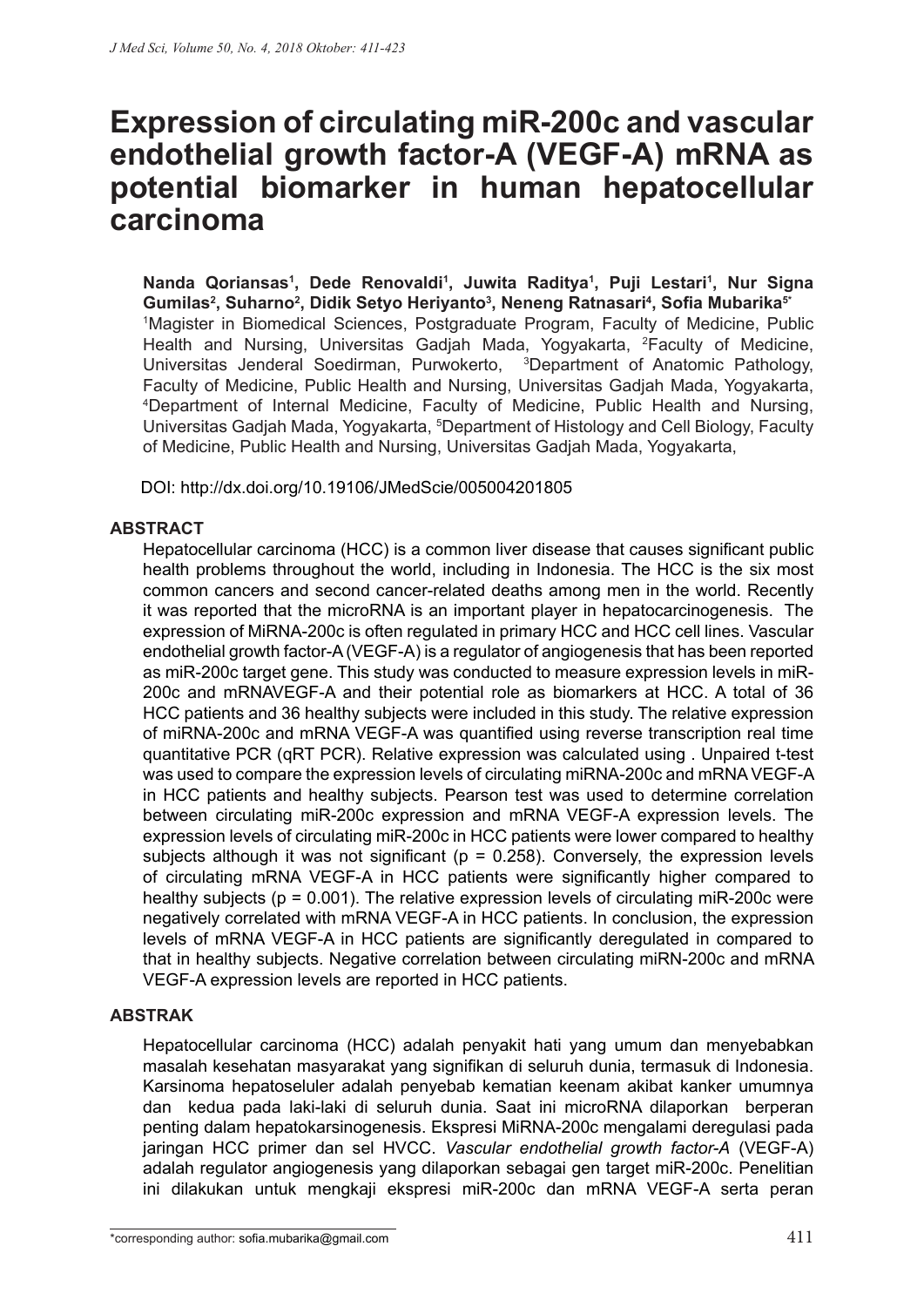potensialnya sebagai biomarker HCC. Sebanyak 36 pasien HCC dan 36 subjek sehat diambil dalam penelitian ini. Ekspresi relatif mRNA miRNA-200c dan VEGF-A diukur menggunakan *reverse transcription real time quantitative PCR* (qRT PCR). Ekspresi relatif dihitung menggunakan . Uji t tidak berpasangan digunakan untuk membandingkan tingkat sirkulasi miRNA-200c dan mRNA VEGF-A pasien HCC dan subjek sehat. Uji Pearson digunakan untuk menentukan korelasi antara sirkulasi ekspresi miR-200c dan tingkat ekspresi mRNA VEGF-A. Tingkat ekspresi miR-200c yang bersirkulasi pada pasien HCC lebih rendah dibandingkan dengan subjek sehat meskipun tidak bermakna ( $p = 0.258$ ). Ekspresi level sirkulasi mRNA VEGF-A lebih tinggi secara bermakna dibandingkan subjek sehat (p = 0.001). Tingkat ekspresi relatif miR-200c dalam sirkulasi memiliki hubungan negatif dengan VEGF-A mRNA pada pasien HCC. Dapat disimpulkan, tingkat ekspresi mRNA VEGF-A mengalami deregulasi secara bermakna pada pasien HCC dibandingkan pada subjek sehat. Ada hubungan negatif antara tingkat ekspresi miRN-200c dalam sirkulasi dan mRNA VEGF-A pada pasien HCC.

*Keywords*: blood plasma - hepatocellular carcinoma - miR-200c - mRNA VEGF-A biomarker

## **INTRODUCTION**

Cancer is a non-infectious disease with significant impacts on overall morbidity and mortality in the world.<sup>1</sup> It was estimated in 2018 there are 18 million new cancer cases, 9 million cancer associated mortality worldwide. Hepatocellular carcinoma (HCC) is the most common cause of cancer deaths in the world (9.1% of total cancer related deaths or  $746,000$  in the world).<sup>1</sup> The HCC is also one of the problems in Indonesia, especially in males, with the second average mortality rate of 12,654 people/5 years. It is predicted to increase due to delays in the diagnosis, limitations of diagnostic methods and treatment.<sup>1</sup>

The development of early diagnostic methods for HCC has been widely applied. However, these current methods have some limitations in the practice.<sup>2</sup> Indonesia generally adopts the HCC diagnostic method based on the Asian-Pacific Association for the Study of the Liver (APASL). It is performed with observation of the typical vascular pattern of arterial enhancement with portal-venous washout obtained by dynamic computed tomography, dynamic magnetic resonance imaging or contrast enhanced ultrasonography.3 The achievement of 5-year survival rate is still low only about 20% of all cases. This generally associated with late diagnosis of the HCC when the cancer has entered the advanced stage.<sup>4</sup>

MicroRNA is a class of small noncoding RNA molecule (22-24 nucleotideslong) that functions as a post-transcriptional regulator of protein coding gene expression. MicroRNA can bind to one or more mRNAs and cause the degradation and/or inhibition of protein translation.4 About 30% of protein coding genes are known to be widely regulated by microRNAs.5,6

Dysregulation of microRNA expression has been identified in a variety of human cancers. This dysregulation is associated with clinical and biological functions specific to the process of carcinogenesis included HCC.6,7 Many studies have shown that microRNA can potentially be a clinical diagnostic biomarker because it has a high degree of stability and can describe a biological change especially in cancer.<sup>8,9</sup> MicroRNA dysregulation can be detected in several ways using tissue, serum, plasma, or urine samples. High levels of stability in extracellular microRNAs can be encountered in body fluids especially plasma. MicroRNA can be used as non-invasive markers for HCC detection, prognostic and predict therapeutic response.<sup>8</sup>

Several microRNAs dysregulation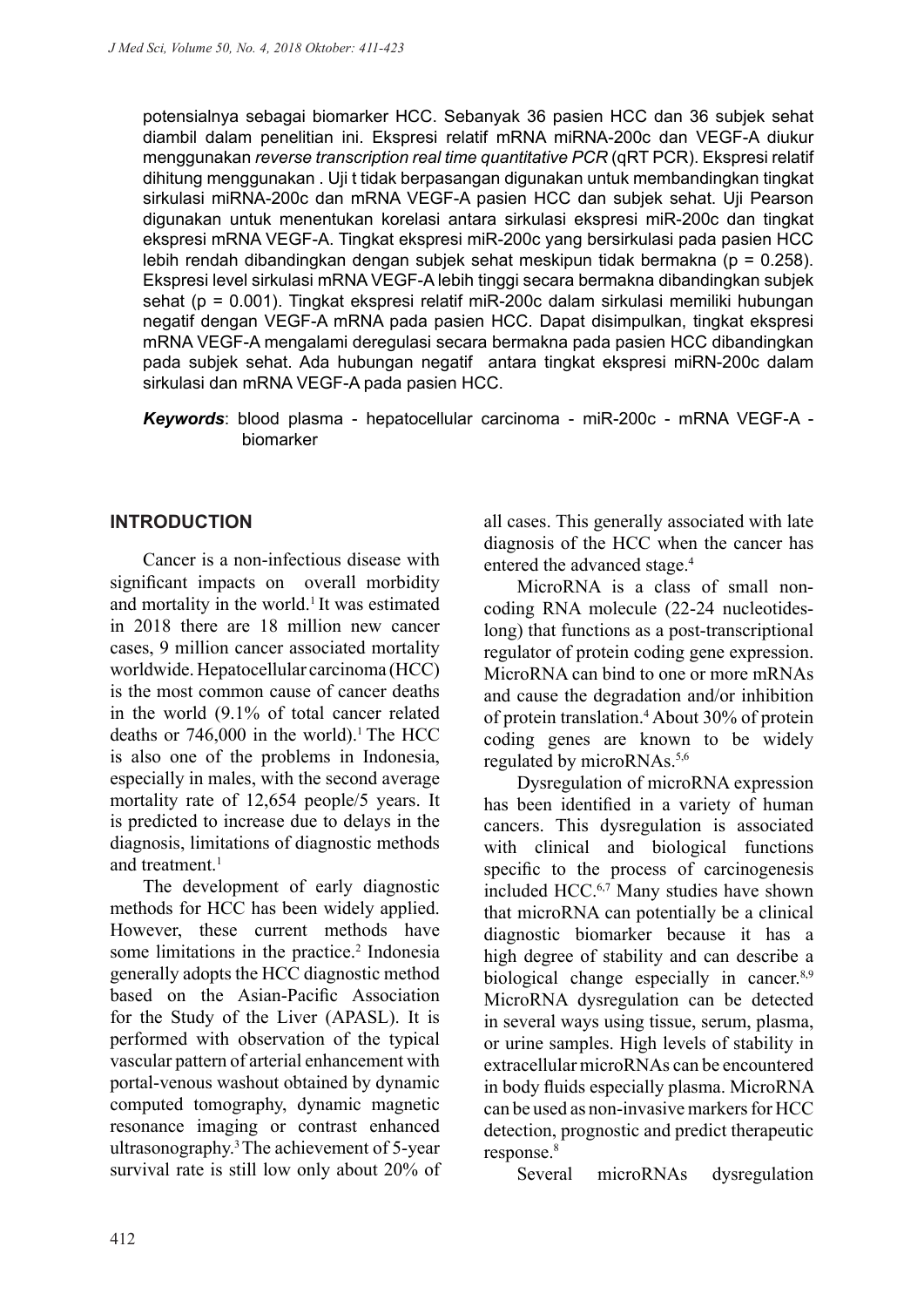contribute to the pathogenesis of HCC. One of the microRNAs dysregulation reported in HCC is the miR-200 family. MiR-200c is downregulated in HCC tissue and it is associated with low survival rate of HCC patients in the early stages.<sup>10</sup> Decrease of miR-200c expression affects the expression of several oncogenes, such as Vascular Endothelial Growth Factor A (VEGF-A). An *in vitro* study reported VEGF-A, protein expression and cell proliferation significantly increased in HCC cells.<sup>11</sup> VEGF is a class of protein growth factor that plays a role in the angiogenesis of cancer cells, not only for the development of new blood vessels but also for the development of some types of cancer tissue.12 Cancer cells produce angiogenic proteins such as VEGF that stimulates endothelial cells proliferation and migration.13 Angiogenesis widely contributes in many cancer cells growth included HCC. The vascular endothelial cells develop at this stage when the tumor lesion has exceeded 0.5 mm. VEGF plays an important role in promoting of the endothelial cells proliferation, thus supporting neovascularization in and around cancer tissues.14 The study aimed to measure expression levels in miR-200c and mRNA VEGF-A of HCC. The results of this study will be useful in the development of these genes as biomarker candidates of HCC.

## **MATERIALS AND METHODS**

## **Design and sample collection**

This was a cross sectional study using plasma samples from 36 new HCC patients in Dr. Sardjito General Hospital, Yogyakarta and Prof. DR. Margono Soekarjo General Hospital, Purwokerto. As control 36 plasma samples of healthy subjects obtained from Blood Bank Center of Dr. Sardjito General Hospital, Yogyakarta were used.

The inclusion criteria for HCC patients were new diagnosed with HCC, no history of other cancer, never received chemotherapy and radiotherapy, willing to participate in study, and the patient's clinical condition allowed to be taken his blood. The inclusion criteria for the healthy subjects were no history of HCC and other cancers, no family history of HCC, age 25-70 years, HBsAg negative, and no HBV and HCV infection history. The exclusion criteria were resigned as the respondent, and the patient's condition did not allow for blood sampling.

## **Total RNA extraction**

About 5-6 mL of venous blood sample were taken and put into 2 EDTA tube vacutainer and then centrifuged at 1500 rpm for 10 min to obtain plasma sample. The plasma was then stored in the refrigerator at -80 °C. Total RNA was isolated from 200 μL of plasma using miRCURY RNA Isolation Kit-Biofluid (Cat No.300112, Exiqon) according to the kit procedure. Total RNA was then stored at  $-80$  °C until cDNA synthesis.

## **qRT-PCR**

As much as 4  $\mu$ L the RNA isolated from plasma was used for cDNA synthesis using Universal cDNA Synthesis kit II, 8-64 rxns (Cat No.203301, Exiqon) according to the kit procedure. qRT-PCR was performed using ExiLent SYBR Green PCR master mix, 2.5 mL (Cat No. 203402, Exiqon) and specific microRNA primer (Exiqon), and cDNA template. The qRT PCR was performed using the Bio-rad Thermal Cycler CFX96 Real Time System (Bio-rad, USA). The qRT-PCR reaction was performed for 40 cycles with procedure as follow : predenaturation at 95°C for 10 min, followed by denaturation of 95°C for 10 sec, annealing, extension, and data measurement at 58°C for 1 min. Melting curve and melt peak curve analysis were performed to determine the specificity of the PCR product. method was used to measure miR-200c expression on plasma of HCC compared to healthy subjects with miR-16 used as reference gene in relative quantification of miR-200c expression.

Quantification of VEGF-A mRNA expression was performed by the One-Step qRT-PCR method using Bioline One-Step qRT-PCR master mix kit, VEGF-A mRNA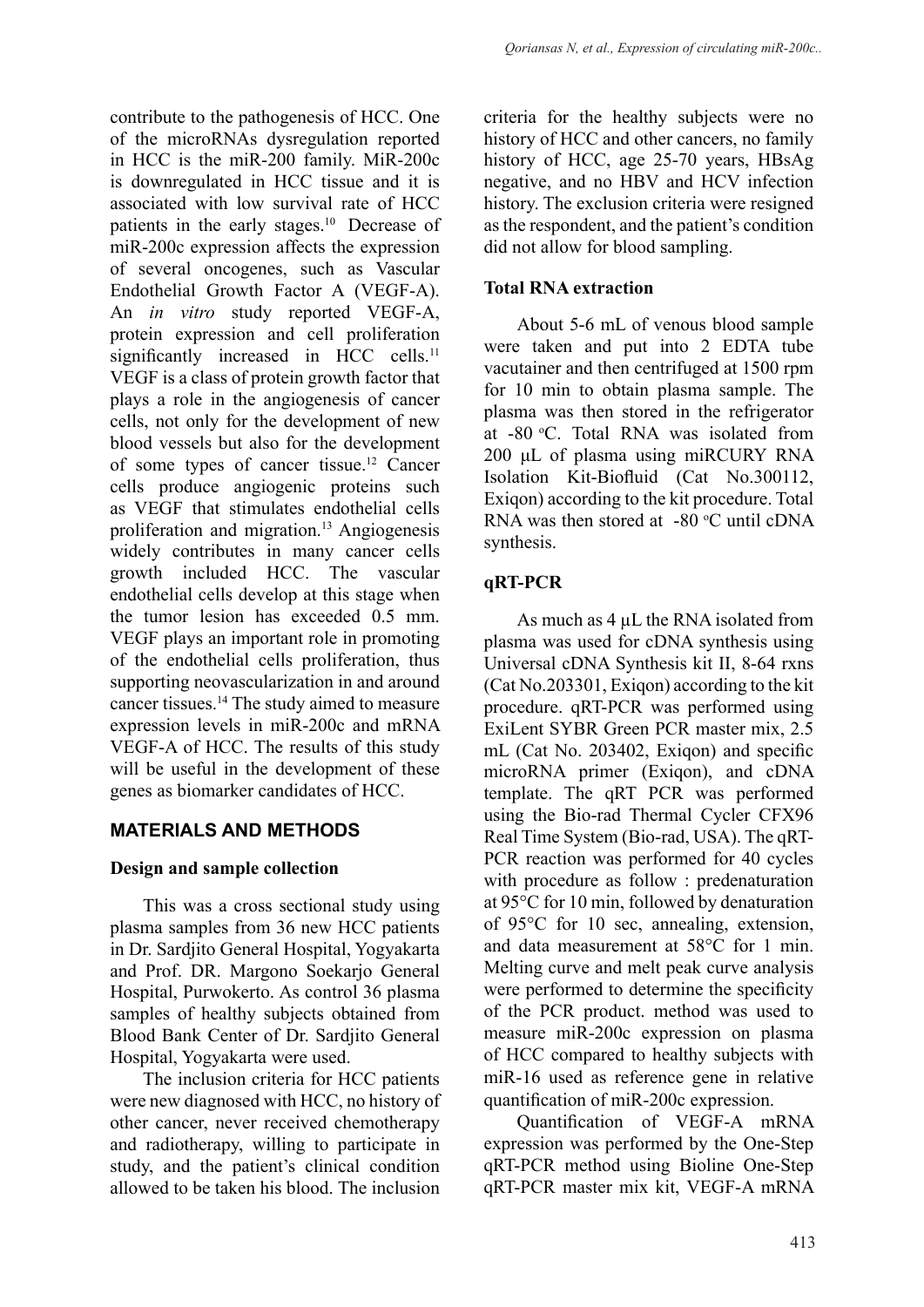primer set (forward and reverse), RNA sample according to the kit procedure. was used to calculate the relative quantification of VEGF-A mRNA expression between plasma of hepatocellular carcinoma patients and healthy subjects. Beta actin mRNA

(ACTB) was used as a reference gene for quantification of VEGF-A mRNA expression. The primer sequences of VEGF-A mRNA and ACTB mRNA used in this study were shown in TABLE 1

TABLE 1. Primersequence *for* mRNA VEGF-A and mRNA ACTB

| Gen         | Forward                           | Reverse                                                             |      |
|-------------|-----------------------------------|---------------------------------------------------------------------|------|
|             | VEGF-A 5'TGCAGATTATGCGGATCAAACC3' | 5'TGCAATCACATTTGTTGTGCTGTA3'                                        | 80bp |
| <b>ACTB</b> | GAAGG3'                           | 5'GGGAATTCAAAACTGGAACGGT-5'GGAAGCTTATCAAAGTCCTCGGCCA-136 bp<br>CA3' |      |

Expression analyzers miR-200c and VEGF-A mRNAs used Biorad CFX Manager TM Software to determine the value of quantification cycle (Cq), amplification curve, melting curve, melt peak curve from qRT-PCR results. The expression changes of miR-200c and VEGF mRNA in plasma of HCC patients and healthy subjects were calculated using the Livak Method formula.

#### **Statistical analysis**

Data were presented as mean ± standard deviation (SD). Unpaired t-test was used to evaluate the differences of miR-200c and VEGF-A mRNA expressions between HCC patients and healthy subjects. One way Anova were used for more than 2 groups of sub-analyzes of respondents' clinical characteristics included age, history of cirrhosis, history of HBV infection, HCV infection and BCLC stage. The correlation between miR-200c expression with VEGF-A mRNA expression was analyzed using Pearson correlation analysis. p value <0.05 and 95% confidence interval (CI) was considered significant.

#### **RESULTS**

## **Relationship between expression of miR-200c with characteristics and clinicopathology of HCC patients**

Relationship between expressions of miR-200c based on clinicopathological characteristic of HCC patient was presented in TABEL 2.

|                               |  |  |  | TABLE 2. Relationship between expressions of miR-200c based on clinicopathological |
|-------------------------------|--|--|--|------------------------------------------------------------------------------------|
| characteristic of HCC patient |  |  |  |                                                                                    |

| Characteristic             |   | <b>HCC</b>                           |         |  |
|----------------------------|---|--------------------------------------|---------|--|
|                            | n | Expression of miR-<br>200c (Mean±SD) | p-Value |  |
| Age $(n=36)$               |   |                                      |         |  |
| $\leq 50$<br>٠             | 7 | $7.90 \pm 1.53$                      | 0.057   |  |
| $>50$<br>$\bullet$         | 6 | $9.73 \pm 1.55$                      |         |  |
| BCLC stage $(n=29)$        |   |                                      |         |  |
| Early stage<br>٠           | 3 | $9.54 \pm 1.75$                      | 0.679   |  |
| Advance stage<br>$\bullet$ | 8 | $9.11 \pm 1.38$                      |         |  |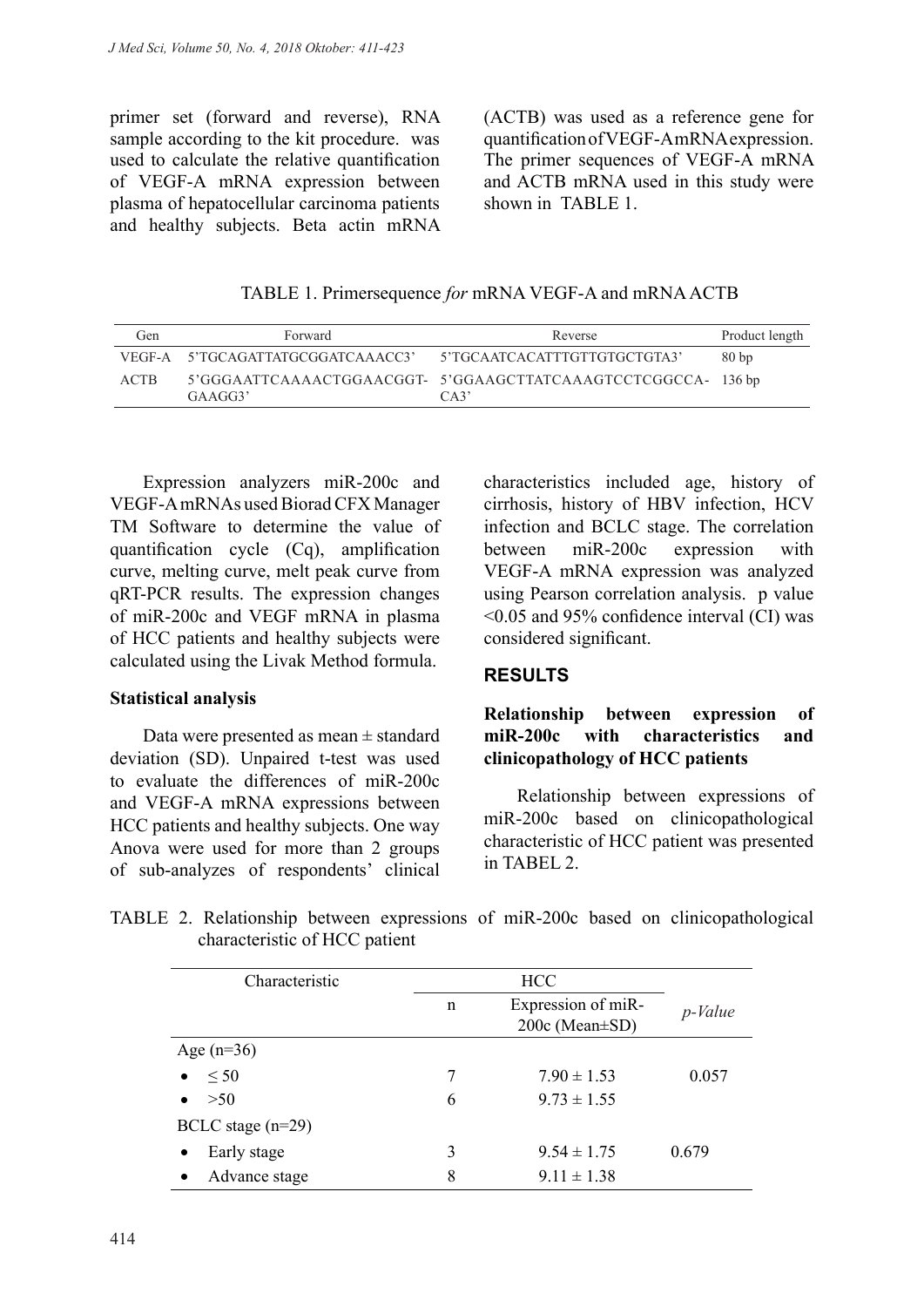| Gender $(n=36)$             |   |                 |       |
|-----------------------------|---|-----------------|-------|
| • Male                      | 8 | $8.80 \pm 1.94$ | 0.893 |
| • Female                    | 5 | $8.66 \pm 1.63$ |       |
| Smoking history $(n=29)$    |   |                 |       |
| $\bullet$ Yes               | 3 | $9.99 \pm 0.93$ | 0.297 |
| N <sub>0</sub><br>$\bullet$ | 8 | $8.94 \pm 1.50$ |       |
| Alcohol consumption (n=29)  |   |                 |       |

| T CHRIC                      | ◡              | $0.00 + 1.03$   |          |
|------------------------------|----------------|-----------------|----------|
| Smoking history $(n=29)$     |                |                 |          |
| Yes<br>$\bullet$             | $\overline{3}$ | $9.99 \pm 0.93$ | 0.297    |
| N <sub>o</sub><br>$\bullet$  | 8              | $8.94 \pm 1.50$ |          |
| Alcohol consumption $(n=29)$ |                |                 |          |
| Yes                          | $\mathbf{1}$   | $7.95 \pm 0$    | 0.368    |
| N <sub>o</sub>               | 10             | $9.36 \pm 1.41$ |          |
| Hepatitis $(n=33)$           |                |                 |          |
| Yes                          | $\overline{7}$ | $8.86 \pm 1.91$ | 0.896    |
| N <sub>o</sub>               | 5              | $9.00 \pm 1.60$ |          |
| Cirrhosis hepar $(n=29)$     |                |                 |          |
| Yes                          | 3              | $8.61 \pm 1.21$ | 0.401    |
| N <sub>o</sub>               | 8              | $9.46 \pm 1.48$ |          |
| AFP $(ng/ml)$ $(n=31)$       |                |                 |          |
| < 200                        | 6              | $9.29 \pm 1.60$ | 0.476    |
| >200<br>$\bullet$            | 6              | $8.55 \pm 1.89$ |          |
| Nodul $(n=28)$               |                |                 |          |
| Single<br>$\bullet$          | 5              | $8.42 \pm 2.14$ | 0.419    |
| Multiple<br>٠                | 7              | $9.28 \pm 1.40$ |          |
| TACE $(n=29)$                |                |                 |          |
| Pre<br>$\bullet$             | $\overline{4}$ | $9.62 \pm 1.74$ | 0.512    |
| Post<br>$\bullet$            | 7              | $9.00 \pm 1.28$ |          |
| Metastasis $(n=32)$          |                |                 |          |
| Yes                          | $\overline{4}$ | $7.52 \pm 1.62$ | $0.038*$ |
| N <sub>0</sub><br>$\bullet$  | 8              | $9.62 \pm 1.34$ |          |

The miR-200c expression showed significantly deference between the metastasis groups compared to the nonmetastatic group ( $p \le 0.05$ ). The relative expression of miR-200c in the metastasis group ( $\Delta Cq = 7.52 \pm 1.62$ ) was significantly higher than the relative expression of miR-200c in the non-metastatic group ( $\Delta Cq = 9.62$ )  $\pm$  1.34). However, the relative expression of miR-200c did not differ significantly on the basis of other sociodemographic and clinicopathologic characteristics.

Gender (n=36)

## **Expression of microRNA-200c in blood plasma of HCC patient and healthy subject**

To evaluate the factors that influence the loss of miR-200c expression on blood plasma of HCC patients, a logistic regression analysis was performed based on sociodemographic and clinicopathologic characteristics as shown in TABLE 3.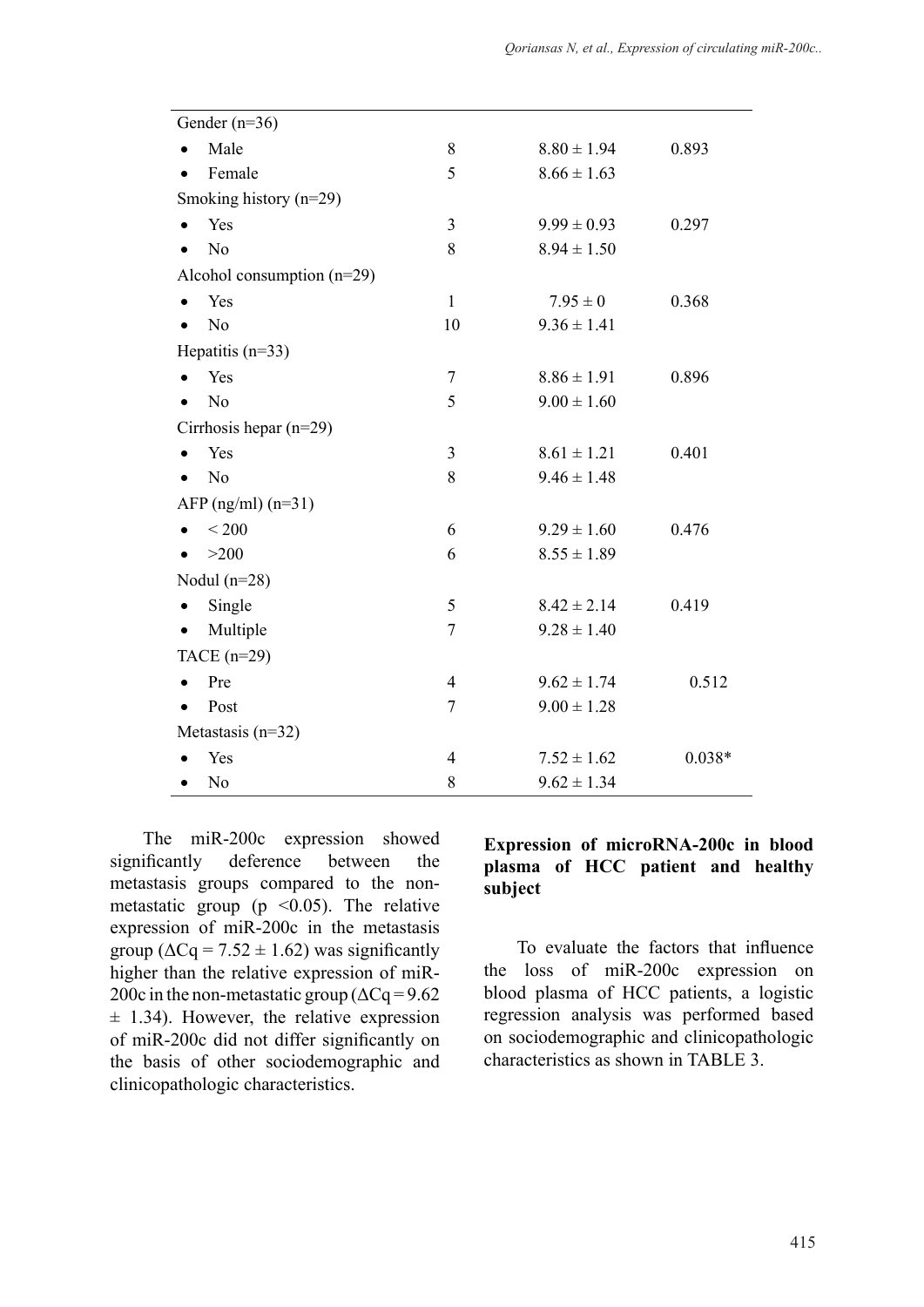|                               |                |            |      |    |                |             |                             | 85% C.I Exp(B) $ $ |
|-------------------------------|----------------|------------|------|----|----------------|-------------|-----------------------------|--------------------|
| Parameter                     | B              | Stand. err | Wald | df | $\mathrm{Sig}$ |             | $Exp(B)$ <i>Lower Upper</i> |                    |
| <b>HBV</b>                    | $-3.047$ 1.648 |            | 3417 |    |                | 0.065 0.047 | 0.002                       | 1 201              |
| Multiple nodul $-0.761$ 0.654 |                |            | 135  |    |                | 0.245 0.467 | 0.130                       | 1.684              |

TABLE 3. Logistic regression analysis of miR-200c expression that detected and undetected in blood plasma of HCC patients (n=36)

The variables in the equation of independent variables, p value of wald test had significance  $> 0.25$ . Those value of HBV  $(p = 0.065)$  and nodule  $(p = 0.245)$  meant that each variable of HBV and nodule had significant partial influence to loss of miR- 200c expression on HCC patients. The quantification results of the fold change expression miR-200c in the blood plasma of HCC patients compared to blood plasma of healthy subjects shown in TABLE 4.

TABLE 4. Relative expression of miR-200c in the blood plasma of hepatocellular carcinoma patient compared to healthy subject (n=26)

| Sampel                    | $\Delta$ Cq miR-200c (Mean $\pm$ SD) | $\triangle$ ACq miR-200c | Fold Change( $2^{-\Delta\Delta C}$ q) |
|---------------------------|--------------------------------------|--------------------------|---------------------------------------|
| $HCC(n=13)$               | $8.75 \pm 1.75$                      | 0.89                     | 0.53                                  |
| Healthy subject( $n=13$ ) | $7.8 \pm 2.11$                       |                          |                                       |

The value of  $2^{\text{-}\Delta\Delta Cq}$  was less than 1 (0.53), then the calculation of fold change was continued by using the calculation with the result of 1.85. It could be concluded that the miR-200c expression in the blood plasma of HCC patients was down regulated 1.85-fold compared to that of healthy subjects.

The difference of relative expression (ΔCq) miR-200c plasma between HCC patients and healthy subjects was showed by TABLE 5. No significant difference in the relative expression of miR-200c in the blood plasma between HCC patients and healthy subjects was observed  $(p>0.05)$ .

TABLE 5. Comparison test between relative expression of miR-200c in the blood plasma of HCC patients and healthy subjects (n=26)

| Group                    | $\Delta$ Cq miR-200c (Mean $\pm$ SD) |          |
|--------------------------|--------------------------------------|----------|
| $HCC(n=13)$              | $8.75 \pm 1.75$                      |          |
| Healthy subject $(n=13)$ | $7.6 \pm 2.11$                       | $0.258*$ |

## **Expression of mRNA VEGF-A in blood plasma of HCC patients and healthy subjects**

The expression of mRNA VEGF-A in blood plasma of HCC patients and healthy subjects was showed in TABLE 6. The expression of VEGF-A mRNA in the blood plasma of HCC patients increased 4.42 fold compared to healthy subjects.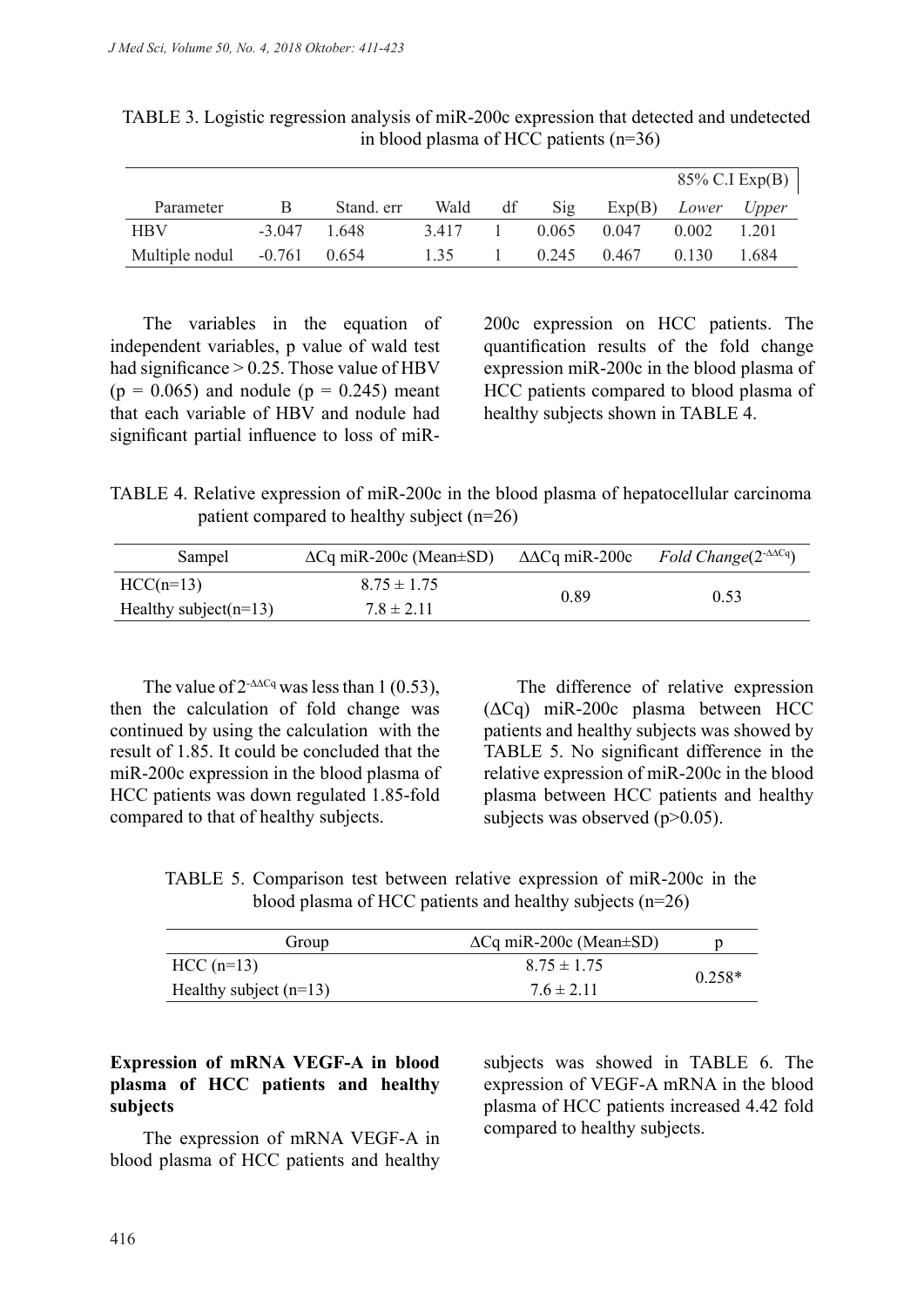| Group                    | $\Delta Cq$ mRNA VEGF (Mean $\pm SD$ ) | ΔΔCq mRNA VEGF | $2-AACq$ |
|--------------------------|----------------------------------------|----------------|----------|
| $HCC(n=36)$              | $-0.95 \pm 1.97$                       | $-2.14$        | 4 4 2    |
| Healthy subject $(n=36)$ | $1.19 \pm 1.80$                        |                |          |

|  | TABLE 6. Relative expression of mRNA VEGF-A in the blood plasma of HCC and |  |  |  |  |
|--|----------------------------------------------------------------------------|--|--|--|--|
|  | healthy subjects $(n=72)$                                                  |  |  |  |  |

The difference in the relative expression (ΔCq) of VEGF-A mRNA between HCC patients and healthy subject showed in TABLE 7. A significant difference in relative expression ( $\Delta$ Cq) of VEGF mRNA between blood plasma of HCC patients and healthy subjects was observed (p<0.001). The lower the  $\Delta$ Cq value, the higher the mRNA expression. It can be interpreted that the relative expression of mRNA VEGF-A was significantly upregulated in plasma of HCC patients compared to that in healthy subjects.

|  | TABLE 7. Comparison test between relative expression of mRNA VEGF-A in the |  |  |  |
|--|----------------------------------------------------------------------------|--|--|--|
|  | blood plasma of HCC and healthy subject $(n=72)$                           |  |  |  |

| Group                     | $\Delta$ Cq mRNA VEGF (Mean $\pm$ SD) |               |  |
|---------------------------|---------------------------------------|---------------|--|
| $HCC(n=32)$               | $-0.95 \pm 1.97$                      | $\leq 0.001*$ |  |
| Healthy subject( $n=25$ ) | $1.19 \pm 1.80$                       |               |  |

#### **Correlation between expression miR-200c and VEGF-A mRNA in blood plasma**

TABLE 8 shows the correlation between miR-200c expression and VEGF-A mRNA expression in HCC patients and healthy subjects. The relative expression of miR-200c in blood plasma of HCC patients (p  $= 0.576$ ) and also in healthy subjects (p  $=$ 0.874) were not correlated with the relative expression of VEGF-A mRNA. However, it appeared that the relative expression of miR-200c and VEGF-A mRNA had a negative correlation. It shown that the lower the relative expression of miR-200c, the higher the relative expression of VEGF-A mRNA was observed. Furthermore, the higher the relative expression miR-200c, the lower the relative expression of VEGF-A mRNA was observed.

TABLE 8. Correlation between miR-200c expression and VEGF-A mRNA expression

| Variable                      | $\Delta$ Cq mRNA VEGF-A |                  | р           |          |
|-------------------------------|-------------------------|------------------|-------------|----------|
| $(\text{mean} \pm \text{SD})$ |                         |                  |             |          |
|                               | HCC.                    | <b>HCC</b>       |             |          |
| $\Delta$ Cq miR-200c          | $8.75 \pm 1.75$         | $-0.95 \pm 1.97$ | 0.576       | $-0.171$ |
| $(\text{mean} \pm \text{SD})$ | Healthy subject         | Healthy subject  |             |          |
|                               | $7.86 \pm 2.11$         | $1.19 \pm 1.8$   | 0.874-0.049 |          |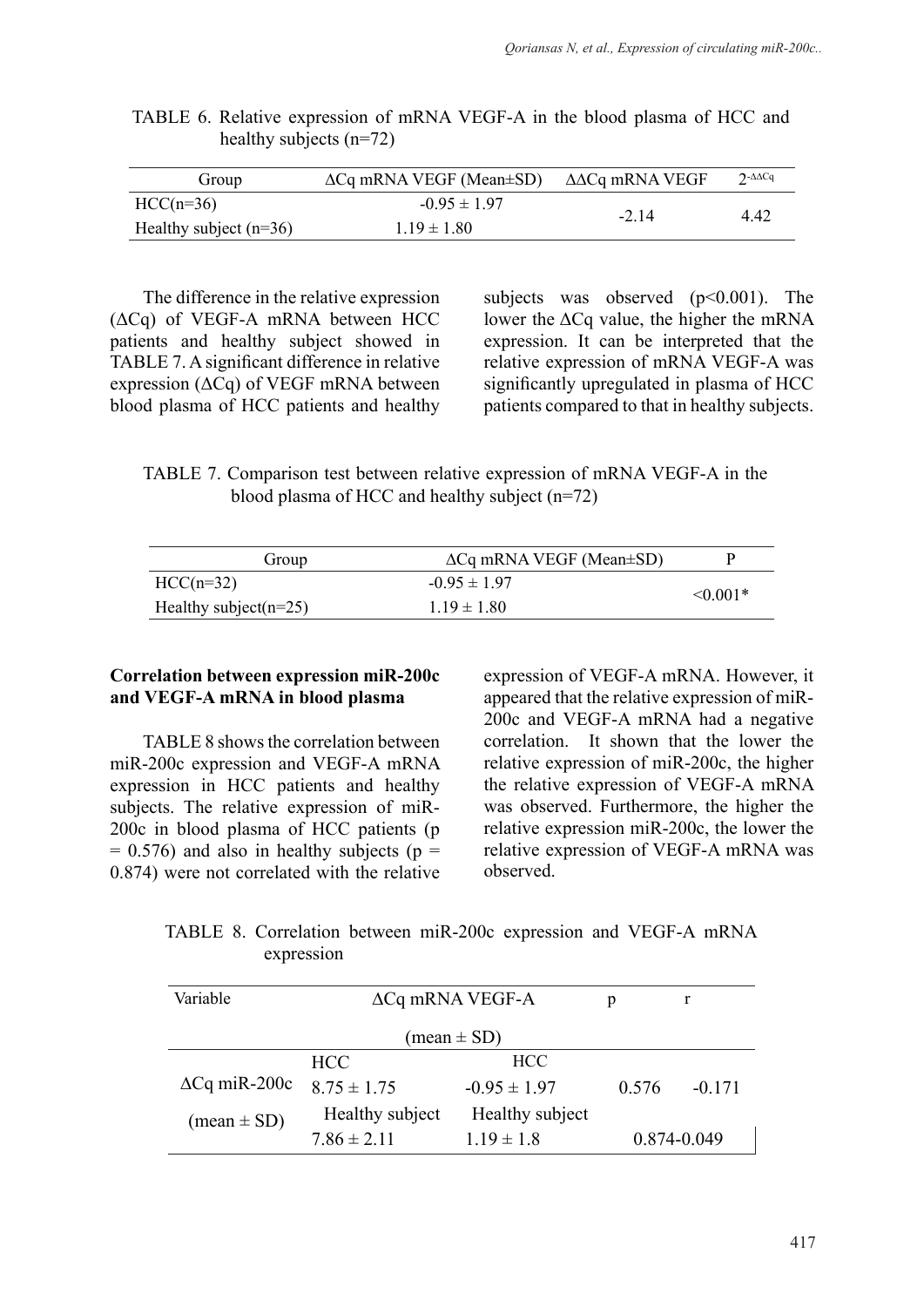# **DISCUSSION**

Hepatocellular carcinoma development takes a long time with accumulation changes in the genetic and epigenetic levels that lead to oncogenes activation or inactivation of tumor suppressor genes. In terms of sex, the majority of HCC patients were males as many as 23 people and females as many as 13 people which mean having a 2:1 ratio with only one of the most dominant risk factors is the majority of HCC patients infected with hepatitis B virus. The HCC patients with various risk factors such as being in endemic areas of hepatitis, alcoholics, smokers, cirrhosis, aflatoxin contamination and age, male and female comparison rates to 4:1.<sup>15</sup> The dominance of male HCC patients is in line with the high mortality rate of HCC patients that majority is males in pacific Asia. The dominant age range of HCC patients in both men and women was ≥50 years age group (69.4%). In addition, the incidence of HCC in Asia-pacific increased both men and women aged >40 years.<sup>16</sup>

The HCC patients in this study were diagnosed at an early stage (BCLC B) of 9 people (32.7%) and advanced stage (BCLC C and BCLC D) were  $20$  (52.6%). In this study, no HCC patients were diagnosed with BCLC A stage. At very early stage of HCC, one-third of patients showed no specific symptoms when examined and only a quarter complained of discomfort and abdominal pain. Advanced stages are characterized by the presence of extra hepatic spread, vascular invasion, and the presence of cancer-related symptoms.<sup>17</sup>

In this study, the majority of HCC patients were also positively infected with the hepatitis B virus. The hepatitis B is the most dominant risk factor for HCC cases. Approximately 60-80% of people with hepatitis B infection developed into HCC in Asia.18 In Indonesia as one of the developing countries in Asia, the incidence of HBV infection is at a high percentage of about  $8\%$  of the population.<sup>19</sup> In this study the incidence of cirrhosis only 9 people (31%) the rest of the results of the examination did not contain cirrhosis. In theory, about 80% to 90% of patients with cirrhosis can developed into HCC. Patients with chronic hepatitis B infection accompanied by cirrhosis may continue to develop into HCC, especially patients with hepatitis B virus that actively replicate.20

The majority of HCC patients experienced an increase in alpha fetoprotein (AFP) concentrations higher than the normal limit (≥200 ng / mL). The high AFP concentrations in HCC patients are associated with HCC patient status with hepatitis viral infection, especially hepatitis B virus. The upregulation and downregulation of AFP expression are closely related to BCLC status of HCC patients where in the early stages BCLC (O-A) concentration of AFP in normal limits.<sup>21</sup> The study also looked at demographic and clinicopathologic characteristics that affected the loss of miR-200c expression in 17 plasma samples of HCC patients using logistic regression. The HBV infection variable and the number of nodules have a significant partial effect on the loss of miR-200c expression in HCC. The loss of miR-200c expression in blood plasma of HCC patients was also reported by Okamoto et al.,<sup>22</sup> where HCV and HBV were known to regulate microRNA expression through epigenetic mechanisms by the occurrence of DNA hypermethylation in many gen promoters. Specific mechanisms of how the regulation of miR-200c expression was reported by Vrba *et al.*23 In their study of DNA methylation of miR-200c and miR-141 in CpG islands causing loss of expression miR-200c which is a class of suppressor tumors microRNAin cancer.

Multiple nodules in HCC patients may be derived from multiple primary HCC nodules and metastatic intrahepatic nodules. Research conducted by Ng *et al.*24 in HCC patients with multiple nodules found 36% of primary nodules and 64% of intrahepatic metastatic nodules. Previous studies have revealed that the miR-200 family has been shown to suppress the formation and growth of HCC cancer cells. *In vitro* study using melanoma cells revealed increased expression of miR-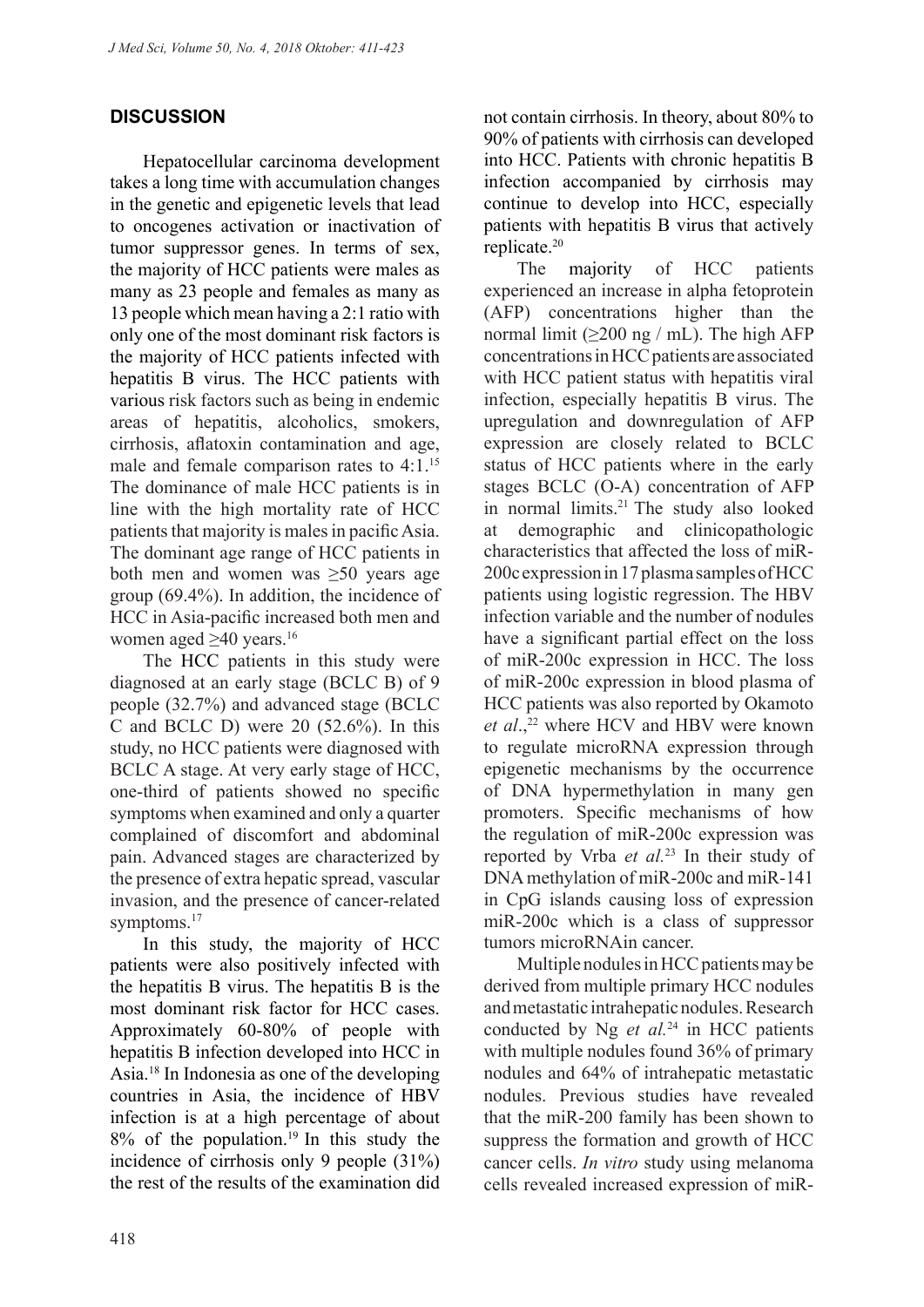200c and miR-205 capable of inhibiting cancer formation.25 To support the growth of cancer cells requires angiogenesis activation for the formation of new blood vessels. The miR-200c is a negative regulator of VEGF expression at mRNA and protein levels.26 In studies using ovarian cancer cells, miR-200c suppresses the expression of fas-associated phosphatase-1 (FAP-1), thus increasing the expression of CD95 which is an apoptotic receptor, thus increasing the sensitivity of cells to apoptosis.27

This study found that the relative expression of miR-200c in the blood plasma of HCC patients experienced downregulation of 1.85 times compared to that expression in healthy subjects. Previous studies have found that miR-200c expression in HCC tissues was downregulated compared to healthy tissue.<sup>6,10</sup> Research using circulating microRNA from serum HCC patients miR-200c is known to decrease expression than healthy individuals although not significantly different.<sup>28</sup> This suggests that decreased expression of miR-200c is one of the molecular mechanisms of the carcinogenesis process. The miR-200 family including miR-200c is a tumor suppressor microRNA, where its down regulation or loss of expression contributes to the process of carcinogenesis and cancer progression with increased expression of the oncogenic protein.10 Research conducted by Li *et al*. 29 found that decreased miR-200c expression in HCC tissue and line-cell was associated with increased oncogen mitotic arrest deficiency protein 2 (MAD2L). Down regulation of miR-200c expression in cancer cells contributes to the epithelial mesenchymal transition (EMT) process, migration, metastasis by direct targeting of E-cadherin mRNA to inhibit transcription pathways from ZEB1 and ZEB2.30

MicroRNA deregulation, especially microRNA downregulation can be due to interference of microRNA biogenesis process in cancer cell. Melo *et al*. 31 revealed that mutations in the exportin-5 gene (XPO5) result in trapping of pre-miRNAs in the nucleus thus inhibiting the maturation of microRNAs in cancer cells. This study

found the relationship between relative expression miR-200c with metastatic status of HCC patients. Metastasis is the spread of cancer cells originating from primary cancer tissue to the nearest organ or tissue of distant organs through blood vessels and lymphatic vessels.32 The miR-200c is known to regulate many genes that support angiogenesis, invasive, and metastasis. The VEGF-A, DLC1, ZEB1/ZEB2, FLT-1, KDR, VIM, PLCG1, NTRK2, NTF3, FN1, MSN genes are regulated by miR-200c proven to play a role in cancer progression.33 Panda *et al*. 34 reported how miR-200c regulates the expression of VEGF-A. using ishikawaline cells (endometrial adenocarcinoma) increased miR-200cexpression followed by decreased expression of mRNA and VEGF-A protein. VEGF-A is a protein that plays an important role in the process of angiogenesis early in the development of cancer cells by supporting neovascularization of cancer tissue.

Deleted liver cancer-1 (DLC1) is a tumor suppressor gene and metastasis suppressor gene that govern the formation of actin and focal adhesion. The expression of DLC1 is also regulated by  $\text{miR-200c}.^{35} \text{miR-200c}$ also suppresses the expression of fibronectin 1 (FN1), meosin (MSN), and leptin receptor (LEPR) so that cancer cell migration becomes inhibited.36 miR-200c is found to regulate the epithelial to mesenchymal transition process that supports metastasis with direct targeting mechanisms ZEB1 and ZEB2 to suppress E-cadherin.<sup>36</sup> In this study, the relative expression of VEGF-A mRNA was significantly upregulated in blood plasma of HCC patients by 4.42 fold compared to that in healthy subjects. This is consistent with the results in the previous studies that found that VEGF-A mRNA expression has increased in HCC tissue compared to normal tissue and is strongly associated with vascularization of cancer and mortality incidence.37 HCC patients with hepatitis B virus infection have increased VEGF-A mRNA expression and this correlates with recurrence after resection and mortality events in HCC patients.<sup>38</sup>

The correlation test results showed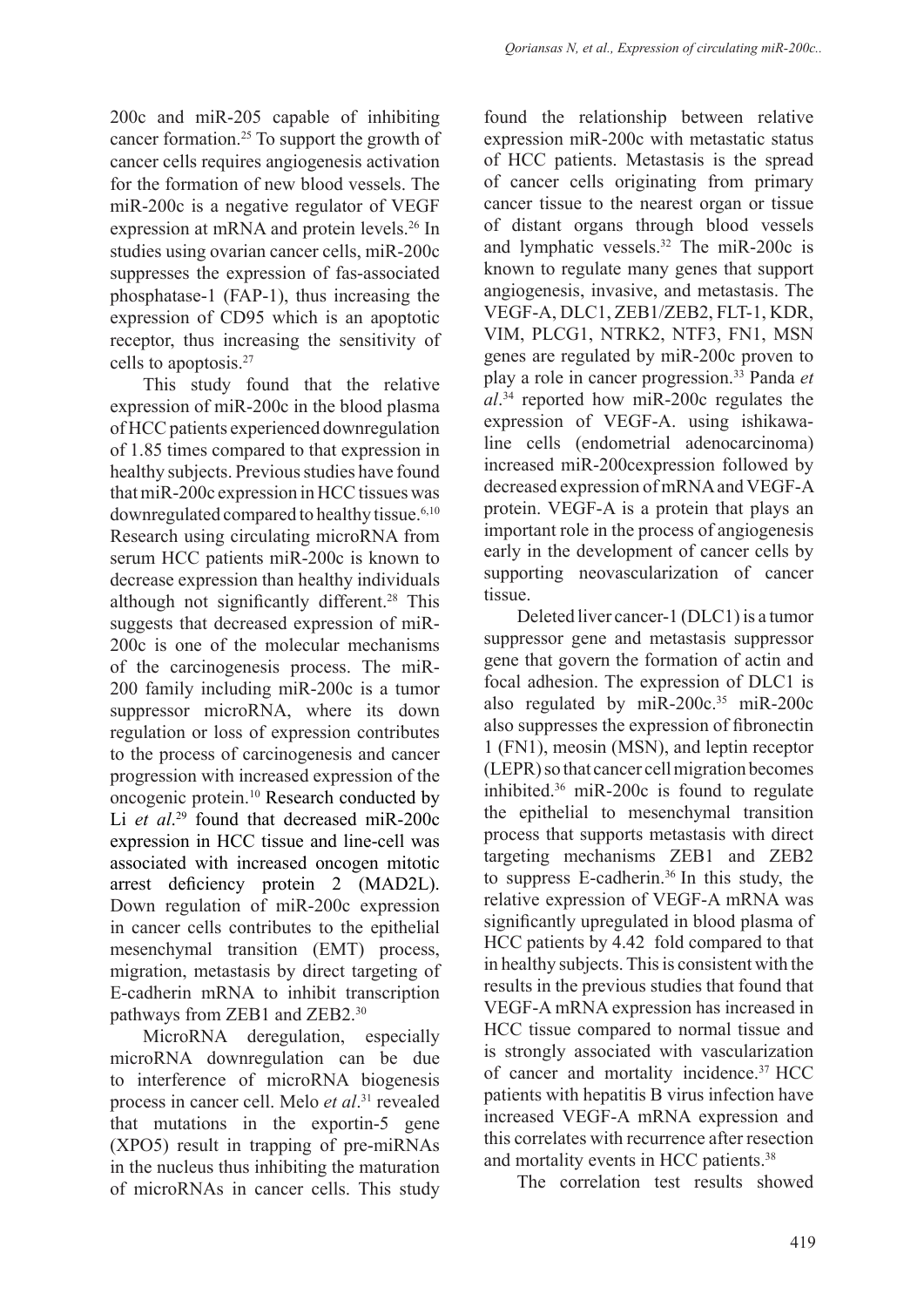that the relative expression of miR-200c was not significantly correlated with the relative expression of VEGF-A mRNA both in the blood plasma of HCC patients and of healthy subjects. In this study was found that miR-200c has the ability to regulate the expression of many protein coding genes, one of which is the VEGF-A gene. MicroRNA has the potential to regulate the expression of hundreds of genes, and one protein coding gene can be regulated by various microRNA. These contributions resulting many pathways to be cancer cells. There are currently over 1000 genes encoding microRNAs in the human genome, and the microRNAs play a role in regulating the expression of about 60% of the human protein coding gene.39

Not only the expression of miR-200c regulated by many factors but also the expression of VEGF-A mRNA. The miR200b expression in cancer cells is also known as the VEGF-A regulator by targeting VEGF-A directly and its receptor Flt1 and KDR. In experiment miR200b may act as an angiogenesis inhibitor in cancer cells.40 This opinion is in agreement with Yeh *et al.*<sup>10</sup> found that 4 families of miR-200 (miR-200a, miR-200b, miR-200c, and miR-141) acting as suppressor tumor genes decreased expression in HCC. Cancer cells in hypoxic conditions have increased regulation of VEGF expression for the purpose of angiogenesis. In experiment miR-20b is known to decrease the regulation of VEGF expression in cancer cells. MiR-20b targeted directly at 3'UTR VEGF plays a role in regulating VEGF protein expression in cancer. MiR-125a directly regulates the expression of the VEGF-A gene at post transcription level by targeting the VEGF-A30 mRNA. In their experiment with restore the expression of miR-125a, it was able to inhibit the development of cancer malignancy significantly by decreasing the regulation of matrix metalloproteinase 11 (MMP11) and VEGF-A expression both *in vitro* and *in vivo*. 41 The presence of many other more dominant regulators in regulating VEGF-A gene expression besides miR-200c

led to variations in the quantification results of relative expression of the two genes so no correlation was found between the relative expression of miR-200c and VEGF-A mRNA in blood plasma of HCC patients.

## **CONCLUSION**

This study shows that the expression of miR-200c and VEGF-A mRNA can be detected and quantified in the blood plasma of HCC. There is a downregulation of miR-200c expression and upregulation of VEGF-A mRNA expression between plasma of HCC patients compared to that healthy subjects. However, there is no significant correlation between miR-200c expression and VEGF-A mRNA expression in the blood plasma of HCC patients.

## **ACKNOWLEDGMENTS**

We would like to thanks for the patients who participate in this study. We also would like to thanks for Dr. Sardjito General Hospital Yogyakarta and Prof. DR. Margono Soekarjo General Hospital Purwokerto to facilitate this study for sample access.

## **REFERENCES**

- 1. Ferlay J, Colomber M, Soerjomataram I. Global and regional estimates of the incidence and mortality for 8 cancers: Globocan 2018. Lyon: International Agency for Research on Cancer/World Health Organization; 2018.
- 2. Gomaa AI, Khan SA, Leen EL, Waked I. Taylor-Robinson SD. Diagnosis of hepatocellular carcinoma. World J Gastroenterol 2009; 15(11):1301-14.
- 3. Omata M, Lesmana LA, Tateishi R, Chen PJ, Lin SM, Yoshida H, et al. Asian Pacific Association for the Study of the Liver consensus recommendations on hepatocellular carcinoma. Int Hepatol 2010; 4(2):439-74.

http://dx.doi.org/10.1007/s12072-010-9165-7

4. Croce CM. Causes and consequences of microRNA dysregulation in cancer. Nat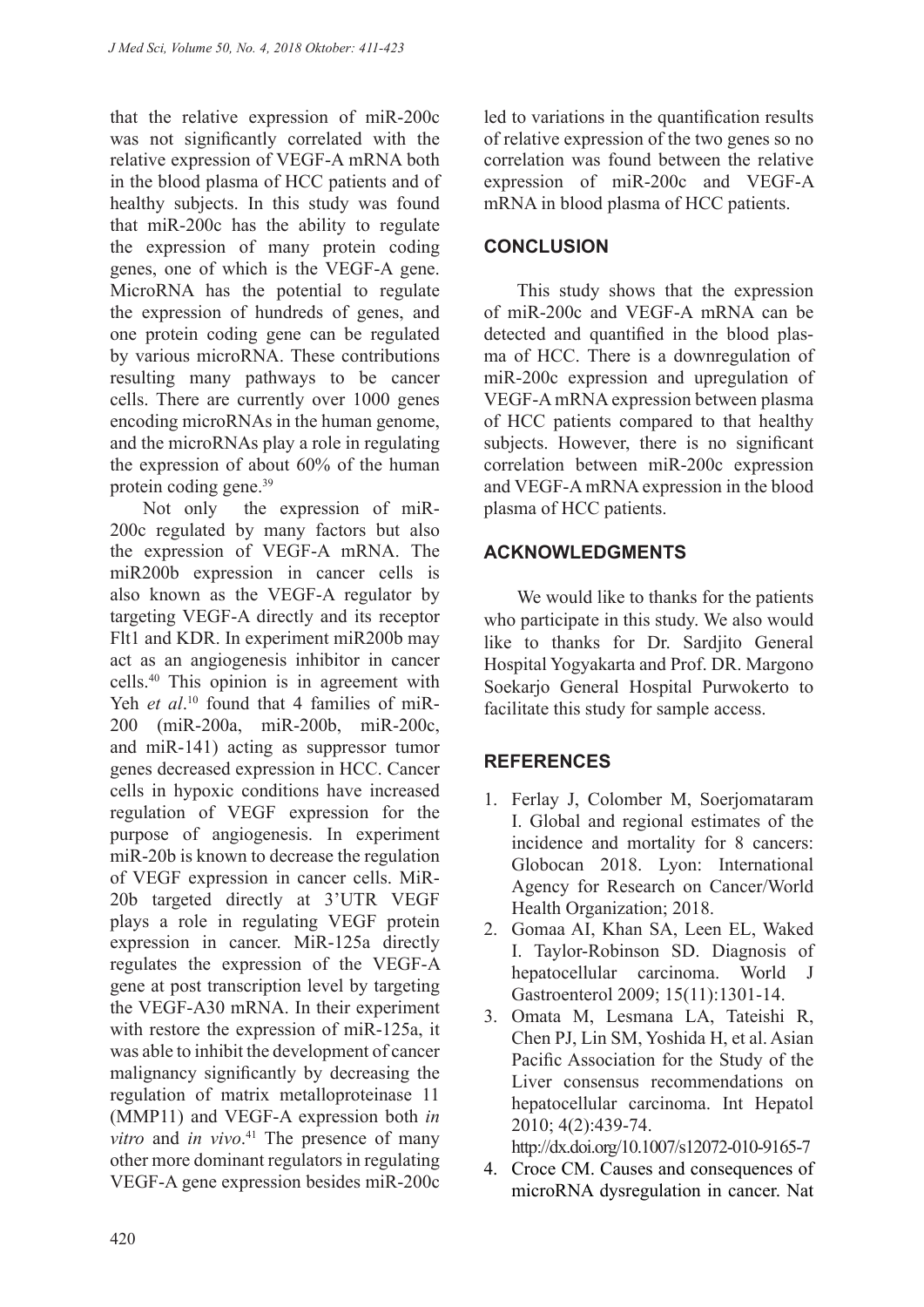Rev Genet 2009; 10(10):704-14. http://dx.doi.org/10.1038/nrg2634

- 5. Wong CM, Wong CC, Lee JM, Fan DN, Au SL, Ng IO. Sequential alterations of microRNA expression in hepatocellular carcinoma development and venous metastasis. Hepatology 2012; 55(5):1453-61. http://dx.doi.org/10.1002/hep.25512
- 6. Murakami Y, Yusada T, Saigo K, Urashima T, Toyoda H, Okanoue T, et al. Comprehensive analysis of microRNA expression patterns in hepatocellular carcinoma and non-tumorous tissues. Nature 2006; 25(54):2537-45.

http://dx.doi.org/10.1038/sj.onc.1209283

- 7. Bartel DP. MicroRNAs: genomics, biogenesis, mechanism, and function. Cell 2004; 116(2):281-97.
- 8. Anwar S, Lehmann U. MicroRNAs: Emerging novel clinical biomarkers for hepatocellular carcinomas. J Clin Med 2015; 4(8):1631-50. http://dx.doi.org/10.3390/jcm4081631
- 9. Huang S, He X. The role of microRNAs in liver cancer progression. Br J Cancer 2011; 104(2):235-40.

http://dx.doi.org/10.1038/sj.bjc.6606010

- 10. Yeh TS, Wang F, Chen TC, Yeh CN, Yu MC, Jan YY, et al. Expression profile of microRNA-200 family in hepatocellular carcinoma with bile duct tumor thrombus. Ann Surg 2014; 259(2):346-54. http://dx.doi.org/10.1097/SLA.0000000000000223
- 11. Panda H, Pelakh L, Chuang TD, LouX, Bukulmez O, Chegini N. Endometrial miR-200c is altered during transformation into cancerous states and targets the expression of ZEBs, VEGFA, FLT1, IKKβ, KLF9, and FBLN5. Reprod Sci 2012; 19(8):786-96.

http://dx.doi.org/10.1177/1933719112438448

- 12. Shibuya M. Vascular endothelial growth factor (VEGF) and its receptor (VEGFR) signaling in angiogenesis: a crucial target for anti- and pro-angiogenic therapies. Genes Cancer 2011; 2(12):1097-105. http://dx.doi.org/10.1177/1947601911423031
- 13. Ferrara N, Gerber HP, LeCouter J. The biology of VEGF and its receptors. Nat Med 2003; 9(6):669-76.

http://dx.doi.org/10.1038/nm0603-669

- 14. Cao G, Li X, Qin C, Li J. Prognostic value of VEGF in hepatocellular carcinoma patients treated with sorafenib: a metaanalysis. Med Sc Monit 2015; 21:3144-51.
- 15. Yang JD, Roberto LR. Hepatocellular carcinoma: a global view. Nat Rev Gasterol Hepatol 2014; 7(8):448-58. http://dx.doi.org/10.1038/nrgastro.2010.100
- 16. Zhu RX, Seto WK, Lai CL, Yuen MF. Epidemiology of hepatocellular carcinoma in the asia-pacific region. Gut Liver 2016;10(3):332-9. http://dx.doi.org/10.5009/gnl15257
- 17. Goh KL, Razlan H, Hartono JL, Qua CS, Yoong BK, Koh PS, et al. Epidemiology and clinical presentation in a multiracial Asian population. J Dig Dis 2015; 16(3):152-8.

http://dx.doi.org/10.1111/1751-2980.12223

- 18. Abbas Z & Siddiqui AR. Management of hepatitis B in developing countries. World J Hepatol 2011; 3(12):292-9. http://dx.doi.org/10.4254/wjh.v3.i12.292
- 19. Yano Y, Utsumi T, Lusida MI, Hayasi Y. Hepatitis B virus infection in Indonesia. World J Gastroenterol 2015; 21(38):10714-20. http://dx.doi. org/10.3748/wjg.v21.i38.10714
- 20. Peng CY, Chien RN, Liaw YF. Hepatitis B virus-related decompensated liver cirrhosis: benefits of antiviral therapy. J Hepatol 2012; 57(2):442-50. http://dx.doi.org/10.1016/j.jhep.2012.02.033
- 21. Zhang XF, Qi X, Meng B, Liu C, Yu L, Wang B, et al. Prognosis evaluation in alpha-fetoprotein negative hepatocellular carcinoma after hepatectomy: comparison of five staging systems. Eur J SurOncol 2010; 36(8):718-24.

http://dx.doi.org/10.1016/j.ejso.2010.05.022

- 22. OkamotoY, ShinjoK, Shimizu Y, Sano T, Yamao K, Gao W, et al. Hepatitis virus infection affects DNA methylation in mice with humanized liver. Gastroenterology 2014; 146(2):562-72. http://dx.doi.org/10.1053/j.gastro.2013.10.056
- 23. Vrba L, Jensen TJ, Garbe JC, Heimark RL,Cress AE, Dickinson S. Role for DNA methylation in the regulation of miR-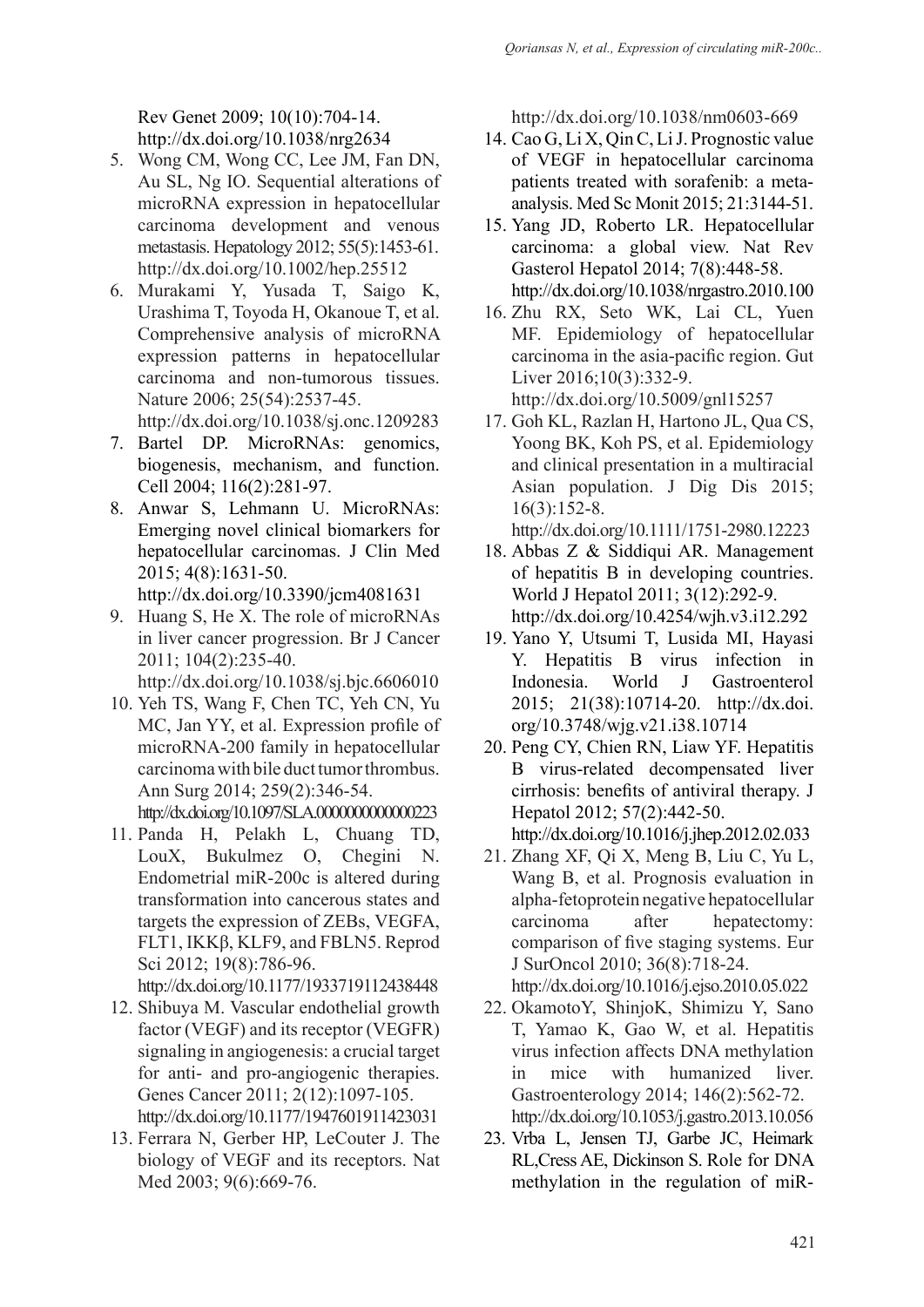200c and miR-141 expression in normal and cancer cells. PLoS One 2010; 5(1):8697.

http://dx.doi.org/10.1371/journal.pone.0008697

24. Ng IO, Guan XY, Poon RT, Fan ST, Lee JM. Determination of the molecular relationship between multiple tumour nodules in hepatocellular carcinoma differentiates multicentric origin from intrahepatic metastasis. J Pathol 2003; 199(3): 345-53.

http://dx.doi.org/10.1002./path.1287

- 25. Xu Y, Brenn T, Brown ERS, Doherty V, Melton DW. Differential expression of microRNAs during melanoma progression: miR-200c, miR-205 and miR-211 are downregulated in melanoma and act as tumour suppressors. Br J Cancer 2011; 106: 553-61
- 26. Hu TX, Wang G, Guo XJ, Sun QQ, He P, Gu H, et al. MiR 20a,-20b and -200c are involved in hydrogen sulfide stimulation of VEGF production in human placental trophoblasts. Placenta 2016; 39: 101–10. http://dx.doi.org/ 10.1016/j.placenta.2016.01.019
- 27. Schickel R, Park S, Murmann AE, Peter ME. mir-200c regulates induction of apoptosis through CD95 by Targeting FAP-1. Molecular Cell 2010; 38(6):908-15. https://doi.org/10.1016/j.molcel.2010.05.018
- 28. Dhayat SA, Husing A, Senniger N, Schmidt N, Haier J, Wolters H, et al. Circulating microRNA-200 family as diagnostic marker in hepatocellular carcinoma. PLoS One 2015; 10(10):0140066.

http://dx.doi.org/10.1371/journal.pone.0140066

- 29. Li Y, Bai W, Zhang J. MiR-200c-5p suppresses proliferation and metastasis of human hepatocellular carcinoma (HCC) via suppressing MAD2L1. Biomed Pharmacother 2017; 92:1038-44. http://dx.doi.org/10.1016/j.biopha.2017.05.092
- 30. Park SM, Gur AB, Legyel E,Peter ME. The miR-200 family determines the epithelial phenotype of cancer cells by targeting the E-cadherin repressors ZEB1 and ZEB2. Genes Dev 2008; 22(7):894-907.

http://dx.doi.org/10.1101/gad.1640608

- 31. Melo SA, Moutinho C, Ropero S, Calin GA, Rossi S, Spizzo R, et al. A genetic defect in exportin-5 traps precursor microRNAs in the nucleus of cancer cells. Cancer Cell 2010; 18(4):303-15. http://dx.doi.org/10.1016/j.ccr.2010.09.007
- 32. Wan L, Pantel K, Kang Y. Tumor metastasis: moving new biological insights into the clinic. Nat Med 2013; 19(11):1450-64. http://dx.doi.org/10.1038/nm.3391
- 33. Sulaiman SA, Ab Mutalib NS, Jamal R. miR-200c regulation of metastases in ovarian cancer: potential role in epithelial and mesenchymal transition. Front Pharmacol 2016; 7:271.
- http://dx.doi.org/10.3389/fphar.2016.00271
- 34. Panda H, Pelakh L, Chuang TD, Lou X, Bukulmez O, Chegini N. Endometrial miR-200c is altered during transformation into cancerous states and targets the expression of ZEBs, VEGFA, FLT1, IKKβ, KLF9, and FBLN5. Reprod Sci 2012; 19(8):786-96.

http://dx.doi.org/10.1177/1933719112438448

35. Feng X, Li C, Liu W, Chen H, Zhou W, Wang L, et al. DLC-1 , a candidate tumor suppressor gene, inhibits the proliferation, migration and tumorigenicity of human nasopharyngeal carcinoma cells. Int J Oncol 2013; 42(4):1973-84.

http://dx.doi.org/10.3892/ijo.2013.1885

- 36. Howe EN, Cochrane DR, Richer JK. Targets of miR-200c mediate suppression of cell motility and anoikis resistance. Breast Cancer Res 2013; 13(2):45. http://dx.doi.org/10.1186/bcr2867
- 37. Jeng KS, Sheen IS, Wang YC, Gu SL, Chu CM, Shih SC, et al. Is the vascular endothelial growth factor messenger RNA expression in resectable hepatocellular carcinoma of prognostic value after resection? World J Gastroenterol 2004; 10(5):676-81.
- 38. Moon WS, Rhyu KH, Kang MJ, Lee DG, Yu HC, Yeum JH, et al. Overexpression of VEGF and angiopoietin 2: a key to high vascularity of hepatocellular carcinoma? Mod Pathol 2003;16:552-557.
- 39. Menor M, Ching Travers, Zhu X,